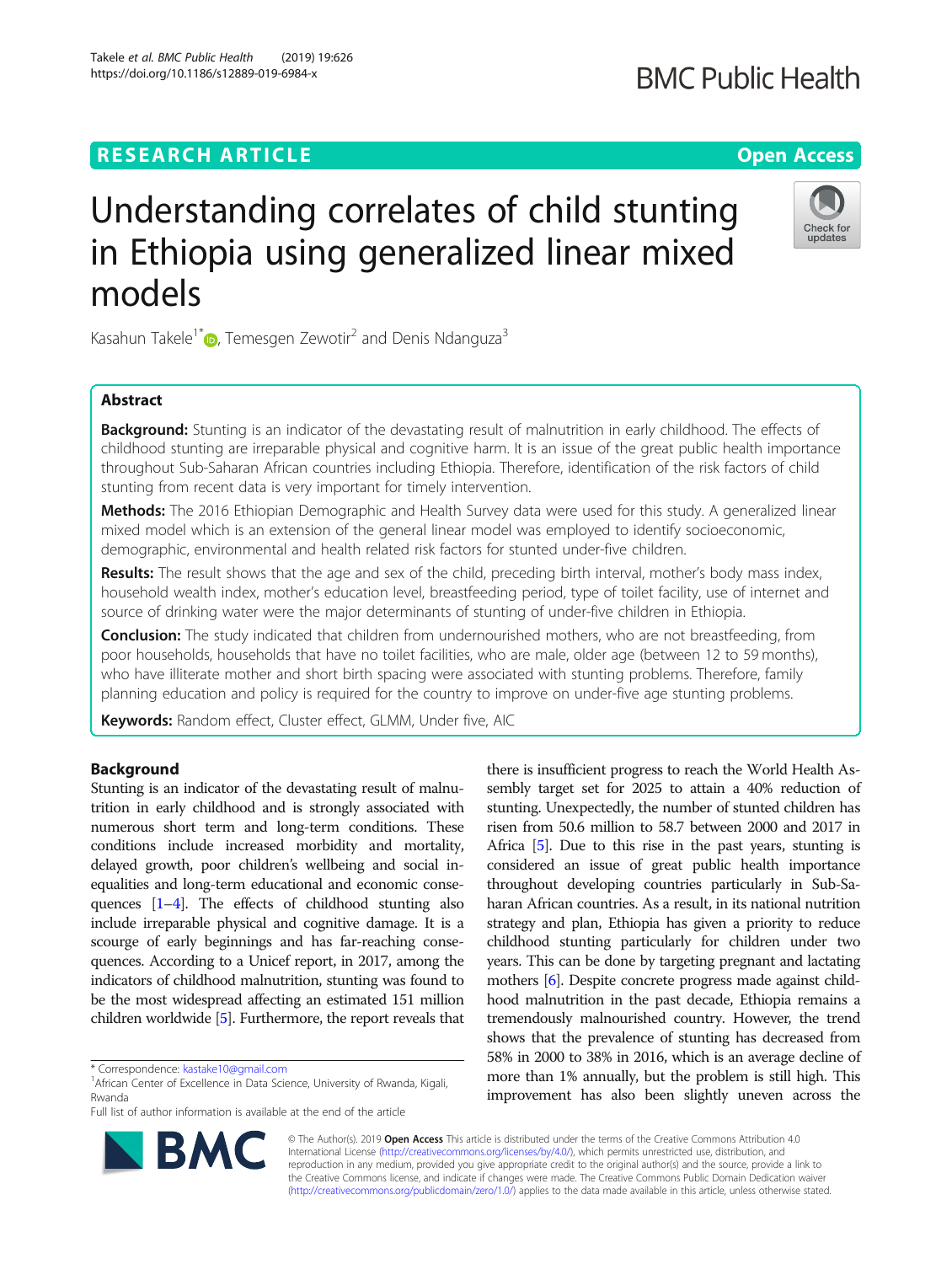country. According to the 2016 Ethiopian Demographic and Health Survey report, variation in rates of childhood stunting range from low in Addis Ababa (15%) to very high in regions of Amhara, Benishangul, Afar, and Dire Dawa (41–46%). This shows that up to the present time, the country has fallen behind expectations with regards to addressing stunting prevalence.

As a result, there is a need to identify factors, in a local context, to allow a successful formulation of a national malnutrition intervention policy. Furthermore, some of previous studies have indicated that socioeconomic, demographic and environmental and health related factors could cause childhood stunting worldwide [[3](#page-7-0), [7](#page-7-0), [8](#page-7-0), [9,](#page-7-0) [10](#page-7-0), [11\]](#page-7-0). For instance, [\[8,](#page-7-0) [9](#page-7-0)] child age and sex as non-modifiable determinants and household wealth, maternal education and family size were identified as crucial protective determinants of stunting. Similarly, another study reported that household and family factors, inadequate complementary feeding, inadequate breastfeeding practices, and infections are the most important contributing factors for stunted growth and development [\[10\]](#page-7-0). Furthermore, some of previous studies in Ethiopia show a wide variety of risk factors that include socioeconomic, environmental, demographic and other factors associated with stunting [[7](#page-7-0), [12\]](#page-7-0), but most of these studies fail to account for possible variability between the primary sampling units.

To accommodate this source of variability, we use generalized linear mixed model that includes possible random effects. In addition, there is still a great need to identify important factors from recent data for a successful formulation of a national malnutrition intervention strategy. Therefore, the aim of this study is to investigate the relationship between the stunting status of under-five children and selected socio-economic, demographic and environmental factors.

#### Methods

#### Data source

This study uses the 2016 Ethiopian Demographic Health Survey (EDHS) data. One of the central objectives of the DHS is to provide an up-to-date information of childhood malnutrition. The survey drew a representative sample of women of reproductive age using a two-stage cluster design and the enumeration areas were the sampling units for the first stage. The sample included 645 enumeration areas among 202 in urban areas and 443 in rural areas. Of the total 15,683 women, 5348 from urban and 10,335 from rural households successfully completed the interview. Among the sampled households, data for 8743 children under the age of five were used. The analysis presented in this study is based on under-five age children with growth retardation or stunting as the response variable. The independent covariates considered are socioeconomic, demographic, household, child and spatial characteristics. Sex of child, age of child, preceding birth interval, mother's body mass index, household wealth index, source of drinking water, type of toilet facility, breastfeeding, mother's education level and region were included as determinants.

#### Generalized linear mixed model (GLMM)

Generalized linear mixed models are a powerful class of statistical models that combine the characteristics of generalized linear models and mixed models (include both fixed and random predictor variables). Generalized linear mixed models are an extension of the class of generalized linear models in which random effects are included to the linear predictors. This allows the modeling of correlated, possibly no-normally distributed data with flexible accommodation of covariates. This can overcome the modeling problem of over-dispersion in the data and at the same time, accommodate the population heterogeneity. Recently, GLMMs have become important tools for clustered data, particularly in public health.

#### Specification of a GLMM

Let  $Y_{ij}$  be the *j*th binary response measured for cluster i,  $i = 1, 2, \dots$ , N,  $j = 1, 2, \dots$ ,  $n_i$  and  $Y_i$  is the  $n_i$ -dimensional vector of all measurements available for cluster  $i$ , conditionally on q-dimensional random effects  $b_i$  and assumed to be drawn independently from the  $N(0, D)$ . Then, the responses  $Y_{ij}$  are independent with densities of the form [[13](#page-7-0)].

$$
\boldsymbol{f}_i\Big(\mathbf{y}_{ij}/\boldsymbol{b}_i,\boldsymbol{\beta},\boldsymbol{\phi}\Big) = exp\Big\{\boldsymbol{\phi}^{-1}\Big(\mathbf{y}_{ij}(\theta_{ij})-\boldsymbol{\psi}(\theta_{ij})\Big)+c\Big[\mathbf{y}_{ij},\boldsymbol{\phi}\Big]\Big\}
$$
(1)

With  $g(\mu_{ij}) = g[E(y_{ij}/\boldsymbol{b_i})] = x_{ij}'\boldsymbol{\beta} + z_{ij}'\boldsymbol{b_i}$ , for a known link function  $g(.)$ ,  $x_{ij}$  is the  $i^{th}$  row of the matrix for the fixed effects,  $z_{ii}$  is the i<sup>th</sup> of the row matrix for the random effects,  $β$  is the parameter vector of unknown fixed effect, **b** is a parameter vector of random effect and  $\mathbf{b} \sim N(0, D)$ ,  $\psi$  is a scale parameter and  $\theta$  is the natural parameter. Under this GLMMs setting, the logit link function is defined as

$$
g\left(\mu_{ijk}\right) = logit\left(\mu_{ijk}\right) = log\left[\frac{\mu_{ijk}}{1 - \mu_{ijk}}\right] = \eta_{ijk}
$$
 (2)

Where the conditional expectation of  $\mu_{ij} = E(y_{ijk}/b_i, x_i)$  $= p(y_{ijk}/b_i, x_{ijk})$ . This model can be expressed as

$$
p\left(\gamma_{ijk}/b_i, x_{ijk}, z_{ijk}\right) = g^{-1}\left(\eta_{ijk}\right)
$$
\n(3)

Where  $g^{-1}(\eta_{ijk})$ , is a logistic cumulative distribution function and defined as  $g^{-1}(\eta_{ijk}) = [1 + \exp(-\eta_{ijk})]^{-1}$ . The logistic distribution simplifies parameter estimation due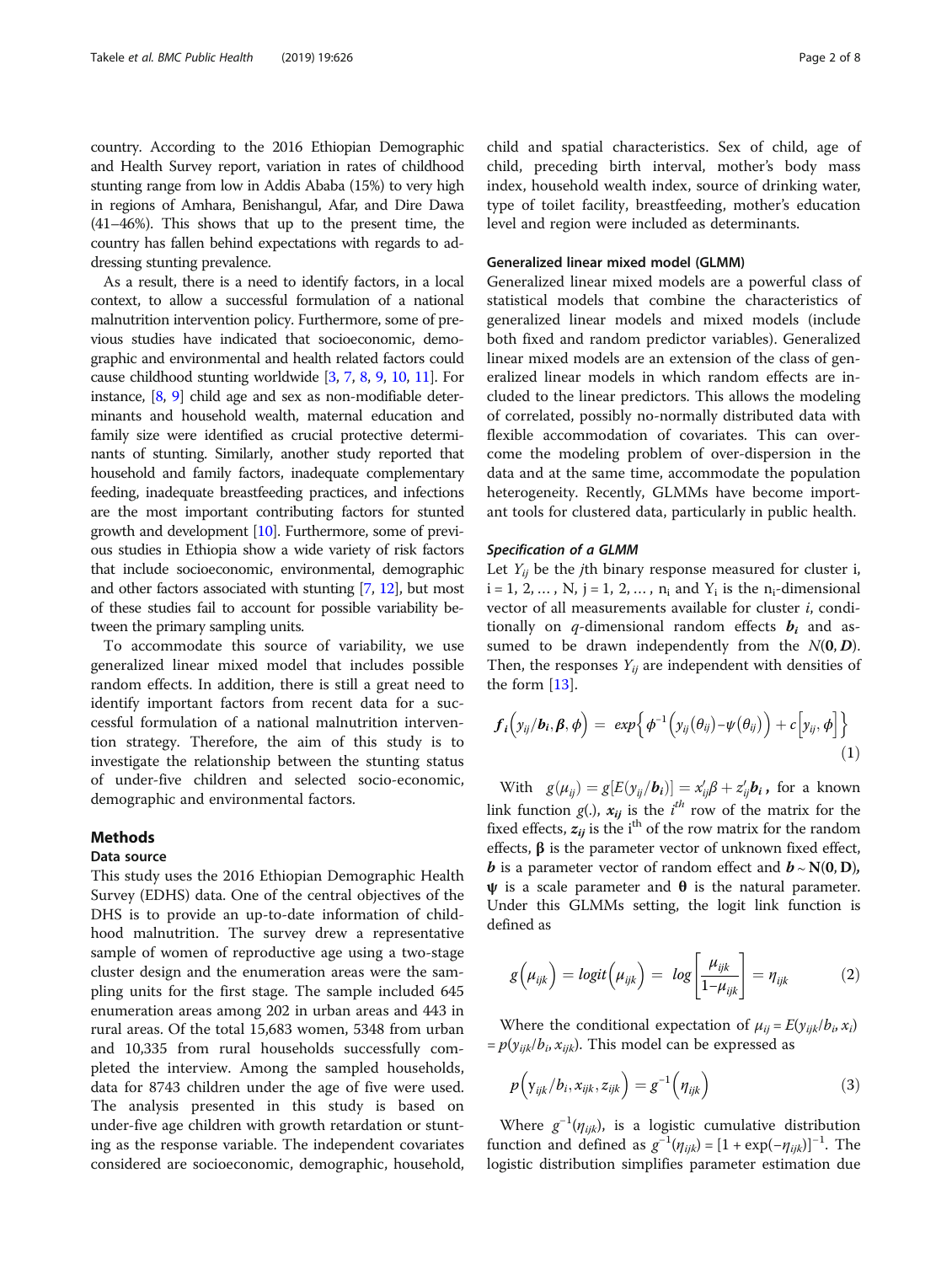to fact of probability density function is related to the cumulative density function [[14](#page-7-0)].

Furthermore, as introduced in [\[13](#page-7-0)], fitting of GLMM is mainly based on maximum likelihood principles and as a result, inferences for the parameters are obtained from classical maximum likelihood theory. Indeed, assuming that the fitted model is appropriate, the obtained estimators are asymptotically normally distributed with the correct values as means with the inverse Fisher information matrix as the covariance matrix. Then, the Wald-type test for comparing standardized estimates to the standard normal distribution can be used.

#### Results

#### Exploratory data analysis

The result of cross-tabulation analysis for under-five stunted children is summarized in Table 1. P-value indicated in Table 1 is obtained from chi-square test.

Cross-tabulation analysis reveals that the current age of child, sex of child, preceding birth interval, mother's body mass index, household wealth index, mother's educational level, breastfeeding, type of toilet facility, source of drinking water and use of the internet are significantly associated with childhood stunting at the 5% level of significance. Table 1 indicates that there is high prevalence of stunting among children of the age group between 24 to 59 months and 12 to 23 months, which are 44.1 and 38.5% respectively (p − value < 0.000). Moreover, from Table 1, male children are more likely to be stunted when compared to their female counterparts (38%,  $p$  – *value* < 0.000). Children from poor households are more exposed to the stunting problem (41.6%). Furthermore, breastfeeding is associated with stunting ( $p$  – *value* < 0.001). The prevalence of stunting is higher among non-breastfeeding children than breastfeeding children (38.2%). The literacy of the mother is highly associated with childhood stunting  $(p - value < 0.000)$ .

Table 1 Distribution of childhood stunting and its associated selected factors

| Covariates                        | Level                        | Stunting N (%) |             |       |  |
|-----------------------------------|------------------------------|----------------|-------------|-------|--|
|                                   |                              | Not stunted    | Stunted     |       |  |
| Sex of child                      | Male                         | 2760(62)       | 1695 (38)   | 0.001 |  |
|                                   | Female                       | 2803 (65.4)    | 1485 (34.6) |       |  |
| Current age of child in months    | 0-11 months                  | 1620 (86.9)    | 244 (13.1)  | 0.000 |  |
|                                   | 12-23 months                 | 1086 (61.5)    | 679 (38.5)  |       |  |
|                                   | 24-59 months                 | 2857 (55.9)    | 2257 (44.1) |       |  |
| Preceding birth interval (months) | less than 24 months          | 2242 (62.8)    | 1329 (37.2) | 0.000 |  |
|                                   | 24-47 months                 | 2156 (62.3)    | 1307 (37.7) |       |  |
|                                   | 48 and above months          | 1165 (68.2)    | 544 (31.8)  |       |  |
| Mother's BMI                      | greater than or equal to18.5 | 1266 (59.0)    | 878 (41.0)  | 0.000 |  |
|                                   | less than 18.5               | 4297 (65.1)    | 2302 (34.9) |       |  |
| Wealth index combined             | Poor                         | 2726 (58.4)    | 1939 (41.6) | 0.000 |  |
|                                   | Middle                       | 789 (62.5)     | 473 (37.5)  |       |  |
|                                   | Rich                         | 2048 (72.7)    | 768 (27.3)  |       |  |
| Source of drinking water          | piped                        | 939 (77.6)     | 271 (22.4)  | 0.000 |  |
|                                   | public tap                   | 2439 (61.3)    | 1543 (38.7) |       |  |
|                                   | protected spring             | 421 (60.8)     | 271 (39.2)  |       |  |
|                                   | other                        | 1764 (61.7)    | 1095 (38.3) |       |  |
| Currently breastfeeding           | No                           | 1784 (61.8)    | 1104 (38.2) | 0.011 |  |
|                                   | Yes                          | 3779 (64.5)    | 2076 (35.5) |       |  |
| Type of toilet facility           | flush toilet                 | 286 (81.7)     | 64 (18.3)   | 0.000 |  |
|                                   | latrine                      | 2917 (65.8)    | 1515 (34.2) |       |  |
|                                   | no facility                  | 2360 (59.6)    | 1601 (40.4) |       |  |
| Highest educational level         | No education                 | 3325 (59.7)    | 2241 (40.3) | 0.000 |  |
|                                   | Primary                      | 1499 (66.2)    | 766 (33.8)  |       |  |
|                                   | Secondary and higher         | 739 (81.0)     | 173 (19.0)  |       |  |
|                                   | <b>No</b>                    | 5346 (62.9)    | 3156 (37.1) |       |  |
| Use of internet                   | Yes                          | 217 (90.0)     | 24 (10.0)   | 0.000 |  |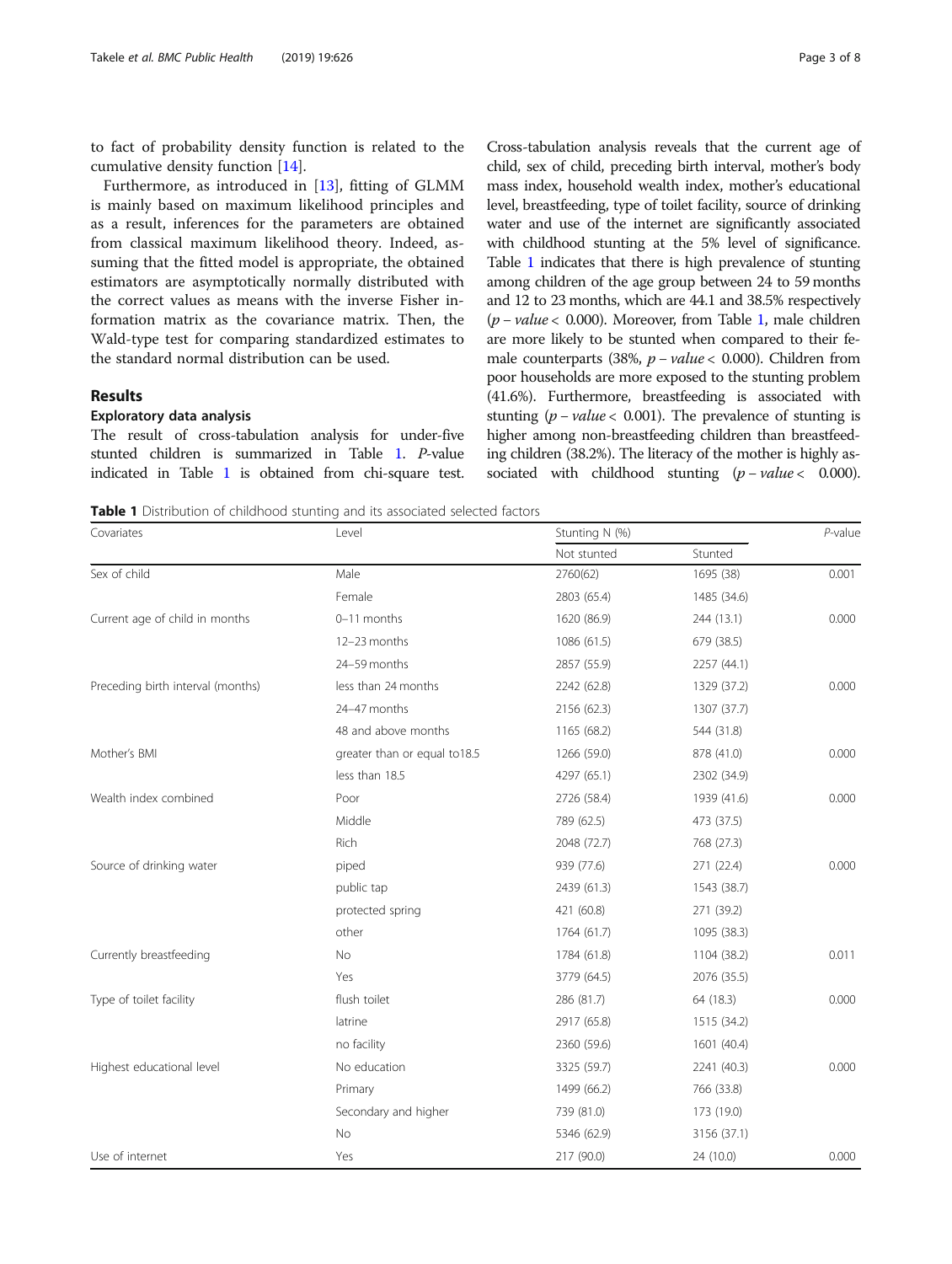Children with illiterate mothers are more vulnerable to stunting (40.3%) than those with literate mothers. In addition, children born with short birth spacing are more exposed to stunting than those with long birth spacing in Ethiopia (37.7%, p − value < 0.000). Similarly, use of the internet is highly associated with childhood stunting  $(p - value < 0.000)$ .

#### Results from generalized linear mixed model (GLMM)

Model selection was attained by first including all covariates into the model and then evaluating whether or not interaction terms needed to be incorporated. All covariates and their interactions were fitted into the model at the same time and only those that were statistically significant were retained in the final model. The final selected model for child growth retardation contained eight main effects and two two-way interaction effects as shown in eq. (4).

$$
logit(\mu_{ij}) = \beta_0 + \beta_1 child \ age_{ij} + \beta_2 child \ sex_{ij}
$$
  
+  $\beta_3 birth \ interval_{ij}$   
+  $\beta_4 mother \ education_{ij}$   
+  $\beta_5 mother \ BMI_{ij}$   
+  $\beta_6 wealth \ index_{ij}$   
+  $\beta_7 breatheding_{ij}$   
+  $\beta_7 breatheding_{ij}$   
+  $\beta_8 \ to\ ilet \ facility_{ij} + \beta_9 child \ age$   
\* *birth \ interval\_{ij} + \beta\_{10} mother \ BMI*  
\* *source of water\_{ij} + b\_i + b\_{ij}* (4)

where,  $\beta_1$ ,  $\beta_2$ , ...,  $\beta_{10}$  are the unknown parameter coefficients of fixed effects,  $b_i$  and  $b_{ii}$  are regional and cluster level random intercepts respectively.

#### Results and interpretations

The ratio of generalized chi-square statistic is 0.98 which is close to one (Table 2). This is the measure of the residual variability in the marginal distribution of the data. Since the value is close to one, the variability in the data has been properly modelled and there is no residual over-dispersion. As shown in Table 2, the AIC of the two random intercept model is 10,337.5. This is a reduction from 10,419.0 which is the AIC for the one random intercept model. The small  $p$ -value of the log likelihood ratio test ( $P < 0.001$ ) indicates that the two random intercept model is the parsimonious one. Similarly, from

Table 2 Information criteria for the comparison of two random intercept models

| .       |          |          |           |          |         |
|---------|----------|----------|-----------|----------|---------|
| Model   | Alc.     | BIC.     | LogLink   | Deviance | P-value |
| One RIM | 10.419.0 | 10.560.5 | $-5189.5$ | 10.379.0 |         |
| Two RIM | 10.337.5 | 10.486.1 | $-5147.8$ | 10.295.5 | 0.000   |
|         |          |          |           |          |         |

Generalized chi square/DF = 0.98

the same table, the ratio of the generalized chi-square statistic is 0.98.

Table 3 indicates that the child age, sex of child, preceding birth interval, mother's body mass index, wealth index, mother educational level, breastfeeding, type of toilet facility, use of internet, interaction effect of child age and preceding birth interval and mother's body mass index and source of drinking water were found to significantly affect child stunting.

Table [4](#page-4-0), presents odds ratio estimates associated with age of child, sex of child, preceding birth interval, mother's body mass index, household's wealth index, mother's educational level, breastfeeding, type of toilet facility, use of internet and source of drinking water. The results indicate that stunting is higher for children aged between 24 and 59 months (OR = 7.479, P < 0.001; 95% CI: 1.746, 2.228) and 12–24 months  $(OR = 5.556, P < 0.001; 95\% CI: 1.413, 2.001)$  when compared to the younger children (0–11 months). Based on the results, female children are 16% less likely to be stunted than male children. With reference to households with flush toilet facilities, stunting is high for children from households with no such toilet facilities (OR = 1.523,  $P = 0.012$ ; 95% CI: 0.064, 0.726) followed by those with latrines (OR = 1.405,  $P = 0.038$ ; 95% CI: 0.006, 0.638). From Table [4](#page-4-0), it is indicated that mother's educational level is significantly associated with the growth of children under five. Furthermore, it revealed that children from a mothers with primary education, and those with secondary or higher educational levels are 13.1 and 36.2%, respectively, less likely to be stunted than children from mothers with no formal education. As it can be seen from Table [4](#page-4-0), household's economic status significantly affects the growth of a child. In addition, it is observed that children from middle-income households  $(OR = 0.791$ ,

Table 3 Type III analysis of effects for the Generalized Linear Mixed Model

| <b>Fffect</b>                       | DF             | F-value | P-value |
|-------------------------------------|----------------|---------|---------|
| Child age                           | $\mathfrak{D}$ | 209.83  | < 0.001 |
| Sex of child                        |                | 11.66   | < 0.001 |
| Preceding birth interval            | $\mathcal{P}$  | 0.74    | 0.479   |
| Mother's body mass index(BMI)       | 1              | 11.87   | < 0.001 |
| Wealth index                        | $\mathcal{P}$  | 16.53   | < 0.001 |
| Mother education level              | $\mathcal{P}$  | 9.86    | < 0.001 |
| Breast feeding                      | 1              | 13.46   | < 0.001 |
| Types of Toilet facility            | $\mathcal{P}$  | 3.26    | 0.038   |
| Use of Internet                     |                | 12.90   | < 0.001 |
| Source of drinking water            | 3              | 1.46    | 0.480   |
| Child age: Preceding birth interval | 4              | 2.79    | 0.025   |
| BMI: Source of drinking water       | 3              | 3.58    | 0.035   |
|                                     |                |         |         |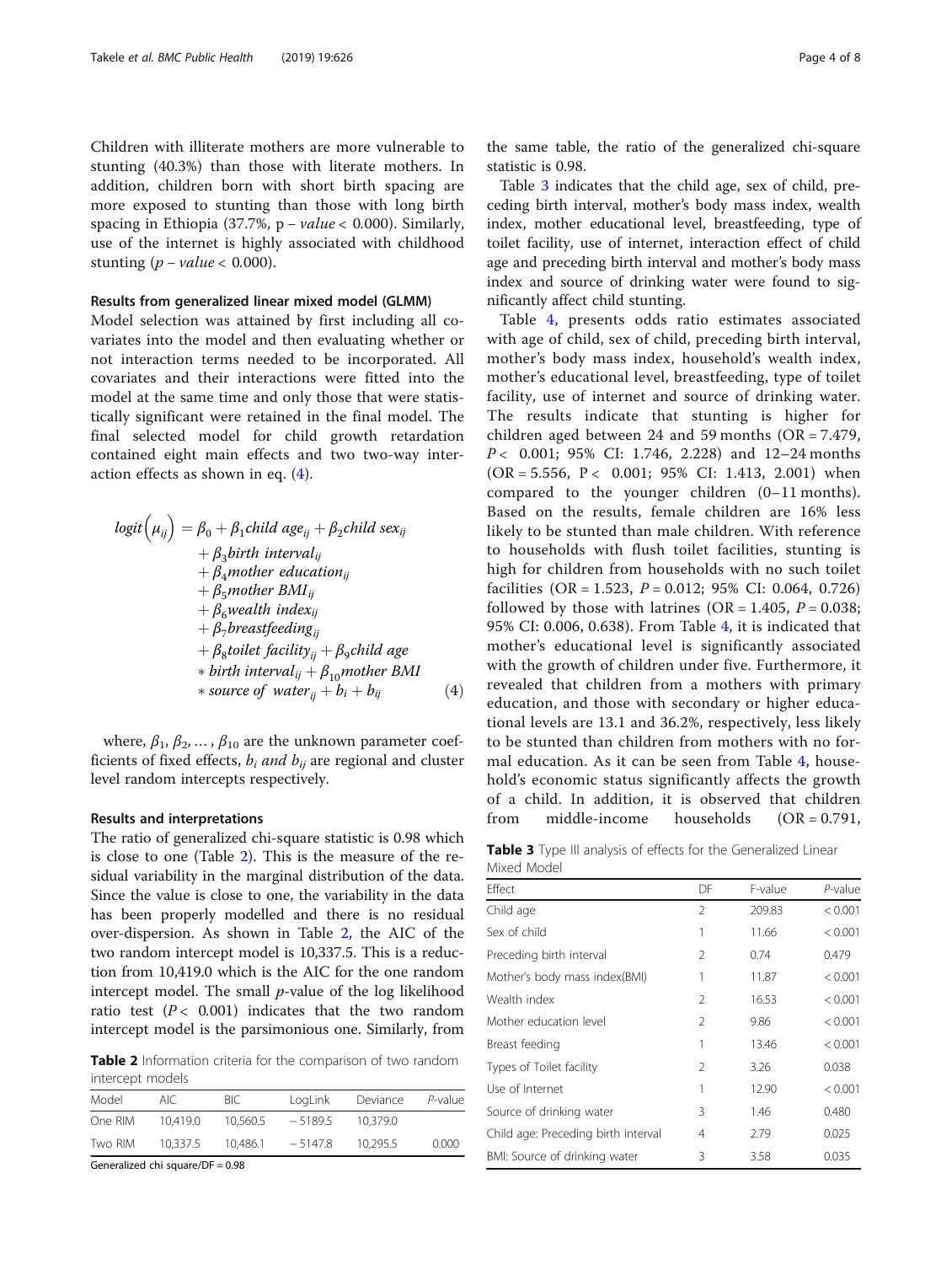| Covariates                               | Estimates  | S.E     | 95% CI             | <b>OR</b> | P-value       |
|------------------------------------------|------------|---------|--------------------|-----------|---------------|
| Intercept                                | $-2.16258$ | 0.24340 | $(-3.380, -2.002)$ | 0.115     | $< 0.001$ *** |
| Child age (ref = $0-11$ months)          |            |         |                    |           |               |
| 12-23 months                             | 1.71504    | 0.15198 | (1.413, 2.001)     | 5.556     | $< 0.001$ *** |
| 24-59 months                             | 2.01208    | 0.13679 | (1.746, 2.228)     | 7.479     | $< 0.001$ *** |
| Preceding birth interval(ref = $<$ 24)   |            |         |                    |           |               |
| 24-47 months                             | 0.02248    | 0.16779 | $(-0.307, 0.351)$  | 1.023     | 0.893         |
| 48 and above months                      | 0.29244    | 0.18766 | $(-0.055, 0.680)$  | 1.34      | 0.119         |
| Sex of child (Female)                    | $-0.17457$ | 0.04912 | $(-0.271, -0.079)$ | 0.84      | $< 0.001$ *** |
| BMI (less than 18.5)                     | $-0.20876$ | 0.05841 | $(-1.064, -0.200)$ | 0.812     | $< 0.001$ *** |
| Wealth index ( $ref = poor$ )            |            |         |                    |           |               |
| Middle                                   | $-0.23438$ | 0.08017 | $(-0.399, -0.084)$ | 0.791     | $< 0.001$ *** |
| Rich                                     | $-0.43440$ | 0.07681 | $(-0.571, -0.256)$ | 0.648     | $< 0.001$ *** |
| Mother education ( $ref = no$ education) |            |         |                    |           |               |
| Primary                                  | $-0.14040$ | 0.06230 | $(-0.251, -0.006)$ | 0.869     | $0.024*$      |
| Secondary and higher                     | $-0.44999$ | 0.11318 | $(-0.636, -0.186)$ | 0.638     | $< 0.001$ *** |
| Breast (No)                              | 0.20309    | 0.05585 | (0.093, 0.312)     | 1.225     | $< 0.001$ *** |
| Types of toilet facility (ref = flush)   |            |         |                    |           |               |
| Latrine                                  | 0.33974    | 0.16403 | (0.006, 0.638)     | 1.405     | $0.038*$      |
| No facility                              | 0.42179    | 0.16824 | (0.064, 0.726)     | 1.523     | $0.012*$      |
| Use of internet (Yes)                    | $-0.83650$ | 0.24302 | $(-1.289, -0.332)$ | 0.433     | $< 0.001$ *** |
| Source of drinking water (ref = piped)   |            |         |                    |           |               |
| Public tap                               | 00.17173   | 0.17386 | $(-0.668, 0.219)$  | 1.187     | 0.323         |
| Protected spring                         | 0.05793    | 0.24192 | $(-0.903, 0.165)$  | 1.059     | 0.810         |
| Other                                    | 0.29269    | 0.17915 | $(-0.608, 0.311)$  | 1.340     | 0.102         |

<span id="page-4-0"></span>Table 4 Parameter estimates of main effects for stunting of children using GLMM

Significance codes: 0 '\*\*\*' 0.001 '\*\*' 0.01 '\*' 0.05

 $P = 0.0034$ ; 95% CI:  $-0.399$ ,  $-0.084$ ) and rich households (OR = 0.648,  $P < 0.000$ ; 95% CI:  $-0.571$ ,  $-0.256$ ) are less likely to be stunted than children from poor households. From Table 4, it is observed that children who were not breast-fed are 1.225 times more likely to get affected by stunting than children who were breastfeed. Children from the households use internet are 56.7% less likely to get affected by stunting.

#### Interaction effects

The relationship between preceding birth interval (less than 24 months, 24–48 months and above 48 months) and age of child (0–11 months, 12–23 months and 24– 59 months) is presented in Table [5](#page-5-0) and Fig. [1.](#page-5-0) The figure shows all data points, with stunting plotted against child age group. As the result indicates, children with preceding birth interval of 48 months and above are less likely to be stunted when compared to children with preceding birth interval less than 24 months in all age groups (OR  $= 0.540$ , OR  $= 0.535$ , P-value $< 0.0028$ , 0.0074 respectively). Furthermore, there is a relationship between sources of drinking water (tap, protected, spring and

others) and mother's body mass index (less than 18.5 and above 18.5) (Table [5](#page-5-0)). Figure [2](#page-6-0) shows all data points with stunting plotted against source of drinking water and mothers body mass index. Children from households using public tap water, protected spring water and other sources of water are more likely to be stunted compared to households that use piped water in all mothers body mass index group. The same is portrayed in Table [5.](#page-5-0)

#### **Discussion**

In this study, the generalized linear mixed model employed to investigate all possible determinants of child stunting and to capture the interconnectedness among various risk factors within the model. The study used the 2016 EDHS and R version 3.5.2 for the analysis of the data. Observing more carefully within groups of determinants, our analysis confirms the importance of age of child and sex of child as non-modifiable risk factors and preceding birth interval, mother's body mass index, household wealth index, mother's education level, breastfeeding, type of toilet facility, use of internet and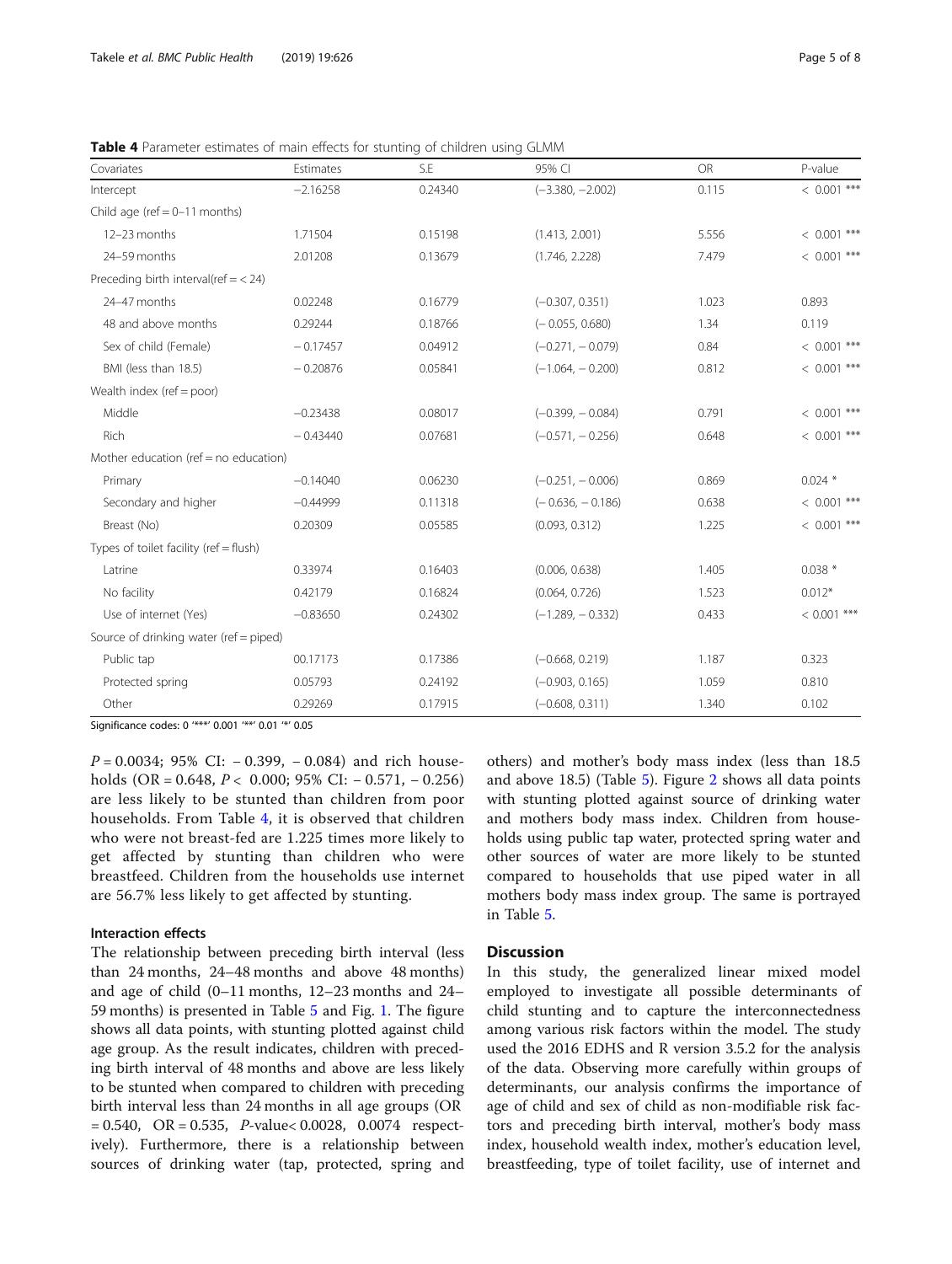| Covariates                                                                     | Estimates  | S.E       | 95% CI              | Odds ratio | P-value    |
|--------------------------------------------------------------------------------|------------|-----------|---------------------|------------|------------|
| Age and Preceding birth interval ( $Ref = 0-11$ months: PBI less 24)           |            |           |                     |            |            |
| 12-23 months:PBI24-47 months                                                   | $-0.07958$ | 0.20433   | $(-0.468, 0.334)$   | 0.923      | 0.696      |
| 24–59 months:PBI24–47 months                                                   | $-0.16060$ | 0.17972   | $(-0.511, 0.194)$   | 0.852      | 0.371      |
| 12-23 months:PBI48 and above months                                            | $-0.62538$ | 0.23360   | $(-1.086, -0.169)$  | 0.535      | $0.007$ ** |
| 24–59 months:PBI48 and above months                                            | $-0.61601$ | 0.20596   | $(-1.034. - 0.227)$ | 0.540      | $0.002***$ |
| Source of drinking water and mother's BMI (Ref = $\geq$ 18.5 BMI: Piped water) |            |           |                     |            |            |
| Less than 18.5: public tap                                                     | 0.61155    | 0.19454   | (0.171, 1.001)      | 1.843      | $0.001***$ |
| Less than 18.5: protected spring                                               | 0.74230    | 0.26869   | (0.174, 1.321)      | 2.101      | $0.005***$ |
| Less than 18.5: other                                                          | 0.39204    | 0.20050   | (0.057, 0.799)      | 1.478      | $0.050*$   |
| Random effects                                                                 | Variance   | <b>SD</b> |                     |            |            |
| Cluster                                                                        | 0.2190     | 0.4680    |                     |            |            |
| Region                                                                         | 0.1054     | 0.3247    |                     |            |            |
| Residual                                                                       | 1.11       | 1.05      |                     |            |            |

<span id="page-5-0"></span>Table 5 Parameter estimates with two-way interaction effects for stunting of children using GLMM

Significance codes: 0 '\*\*\*' 0.001 '\*\*' 0.01 '\*' 0.05

source of drinking water as major statistically significant risk factors. In Ethiopia, approximately 38% of children under the age of five are too short for their age.

The results shows that the age of child is positively associated with the child's stunting. Children aged between 24 to 59 months and 12 to 23 months are at a higher risk of stunting than those whose ages are between 0 to 11

months. Similar to studies carried out [[7](#page-7-0)–[9\]](#page-7-0), this study confirmed that older children were associated with a higher risk of stunting. Similarly, based on demographic factors associated with stunting, our analysis showed that male children are at a higher risk of stunting than their female counterparts. Furthermore, the findings indicated that children with preceding birth interval of 48 months and above

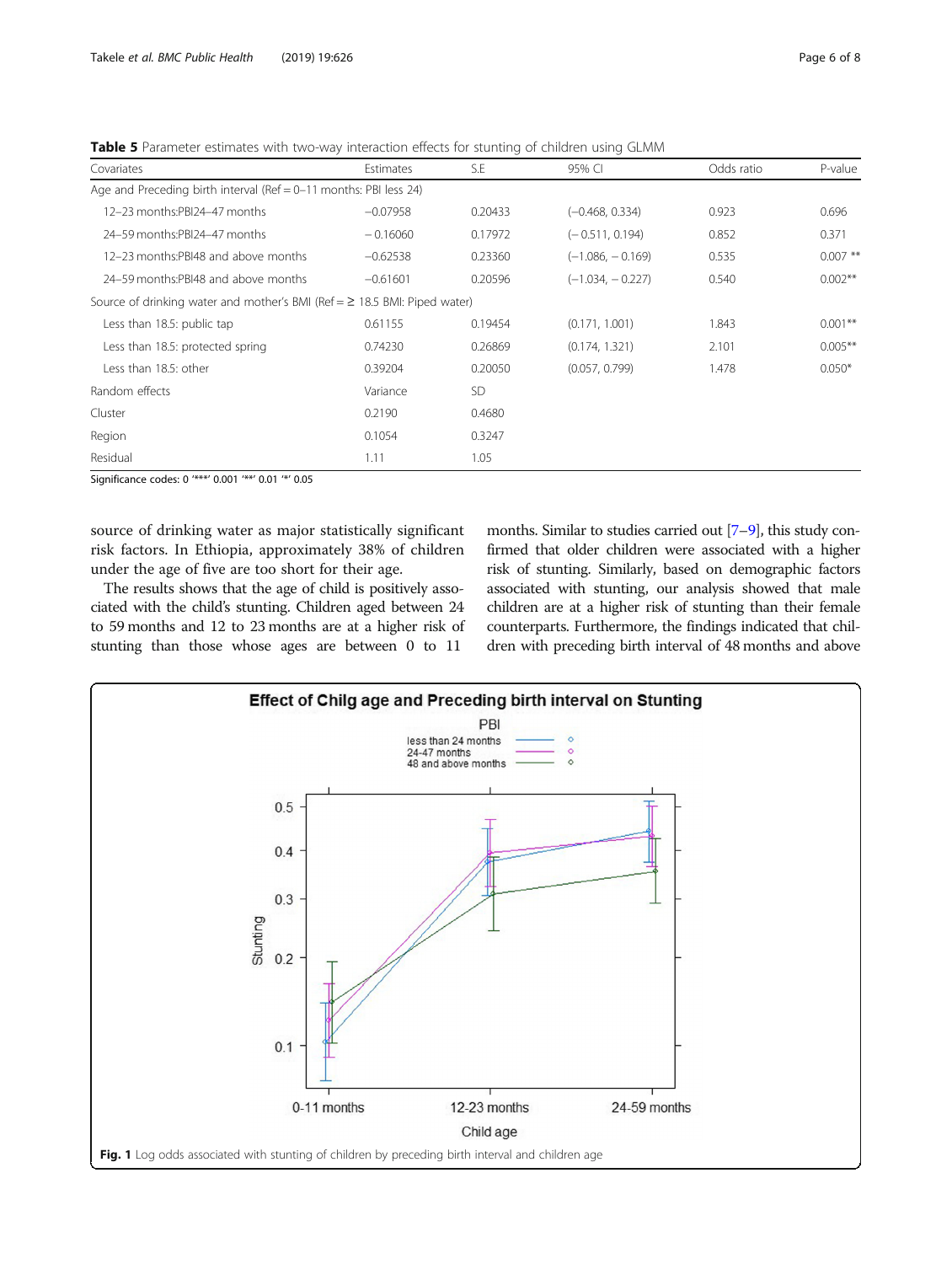<span id="page-6-0"></span>

are less likely to be stunted as compared to preceding birth interval less than 24 months in all age groups. The results of this study support the results from Stewart, C. P., et al. (2013) and Dewey, K. G. and R. J. Cohen (2007 [\[10,](#page-7-0) [15](#page-7-0)] which shows that short birth spacing increases the risk for depleted maternal reserves in subsequent pregnancies, with negative consequences for both mother and child. In addition, the study found that household wealth index is an important socioeconomic factor that affects the growth of children in Ethiopia, as it is associated with negative effects on the child stunting. Everywhere, the poor suffer poor diet, inadequate schooling, poor clothing, poor hygiene and health. This indicates that children in poor households are at high risk of stunting problems when compared to children from rich households. The findings regarding the household wealth is concur with those of [\[7,](#page-7-0) [16,](#page-7-0) [17](#page-7-0)]. The mother's educational level is an important risk factor associated with stunting of child. Children from illiterate mothers are more vulnerable to the risk of stunting than children from mothers who attainted at least primary education. This result is in agreement with the previous findings [[9](#page-7-0), [10\]](#page-7-0). The attainment of higher education by mothers can improve the understanding and respond to the nutrition behavior changes of their children. Furthermore, our analysis revealed that access to improved toilet facilities are associated with the reduced risk of stunting in children. This implies that stunting is high among children from households with no toilet facilities. The type of toilet facilities used by a household is an indicator of household wealth as poor households are less likely to have sanitary toilet facilities. This finding is in line with results of Dearden, K. A., et al. (2017) and Khatab, K. (2010) [[18](#page-7-0), [19](#page-7-0)]. The study found that mother's body mass index is (nutritional status) negatively associated with stunting of child.

#### Conclusion

Based on the generalized linear mixed model, this paper identified the determinants of stunting of children in Ethiopia. The result showed that the age of child, sex of child, preceding birth interval, mother's body mass index, household wealth index, mother's educational level, breastfeeding, type of toilet facilities, use of internet and source of drinking water are the correlates of stunting of children in Ethiopia. Children from undernourished mothers, nonbreastfed, from poor households, from households that have no toilet facilities, who are male, who are older (between 12 to 59 months) are associated with stunting problems. The results of our analysis suggested that children from uneducated mothers are at higher risk of stunting problems in Ethiopia. As a result, to reduce the risk of childhood stunting in the country, the mothers literacy program should be encouraged. Furthermore, it was found that children within less than 24 months of preceding birth interval are at high risk of stunting. Therefore, family planning education and policy is required in the country to improve on under-five age stunting problems of children.

#### Acknowledgements

We thank, ORC marco, measure DHS for giving us access for the data file.

#### Funding

None.